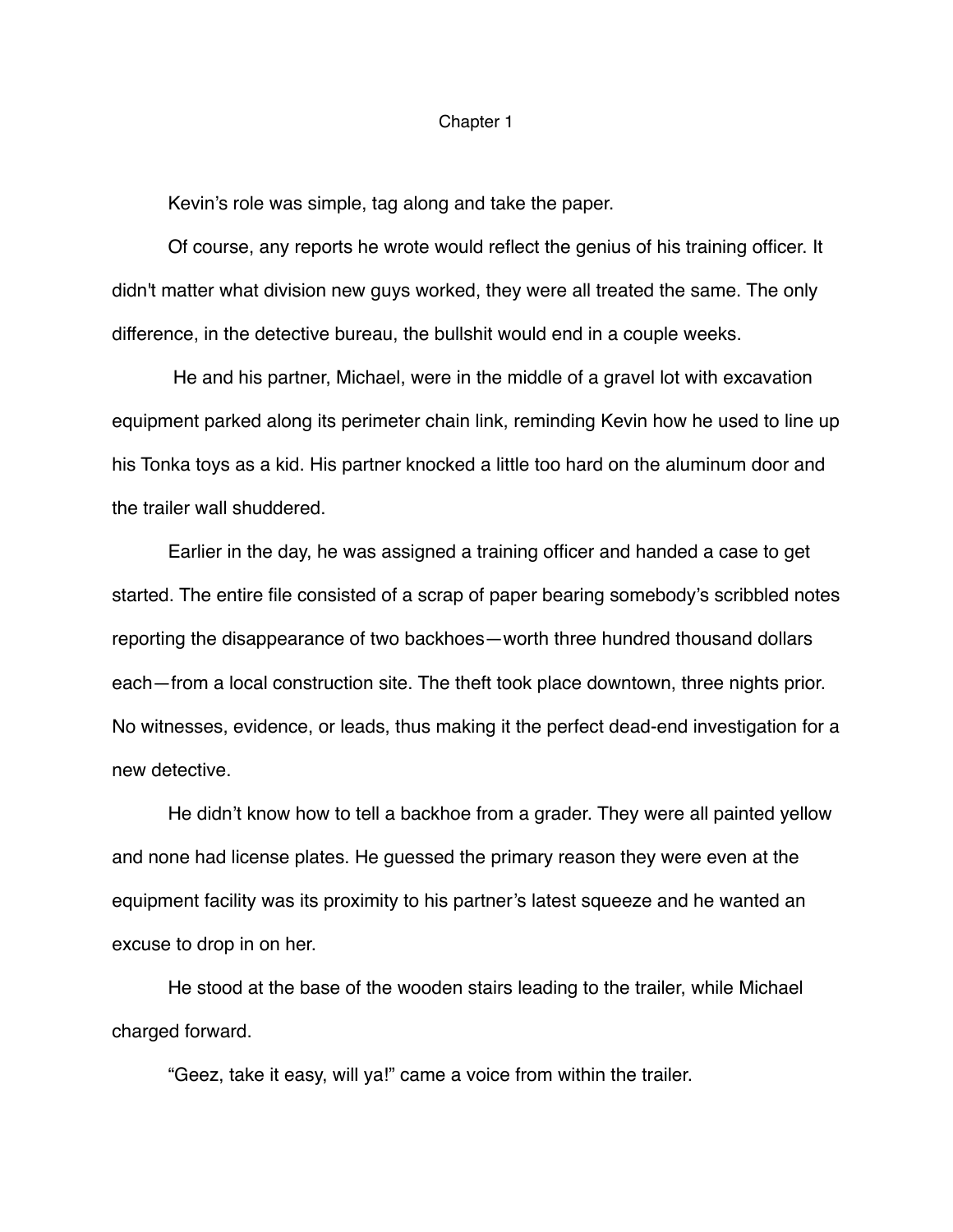A scruffy-looking man opened the door. He was wearing a Star Wars tee-shirt one size too small and dirty white socks sticking out the bottom of his pant legs. "Yeah, whaddya want?"

Kevin's partner opened a badge wallet. "I'm Detective Michael Humphries. This is Detective Kevin Ingalls. We're with the Long Beach Police Department and would like to see your paperwork for the backhoes."

Scratching at the stubble on his chin, the man sucked in a quick breath. "You got a warrant?"

Michael turned to Kevin. "Get a black-and-white down here and have 'em stop every truck and trailer coming or going from this place."

"Hey! You can't do that," the man protested, waving an arm and filling the air with body odor.

Michael said, "Buddy, nothing's coming in or outta this place until you show me the goddamn titles."

"Take it easy, I've got 'em in here somewhere."

Michael followed the man into the trailer. Kevin caught the door before it closed on him.

The front of the trailer had a Formica counter across its width with a spring gate on the side. The rest of the space had been made into a waiting area with a tiredlooking red sofa along a wall, a scratched oak coffee table and two white plastic lawn chairs with cigarette burns on the arms. Kevin was pretty sure he remembered seeing the couch and maybe the table in an alley behind one of the city's government housing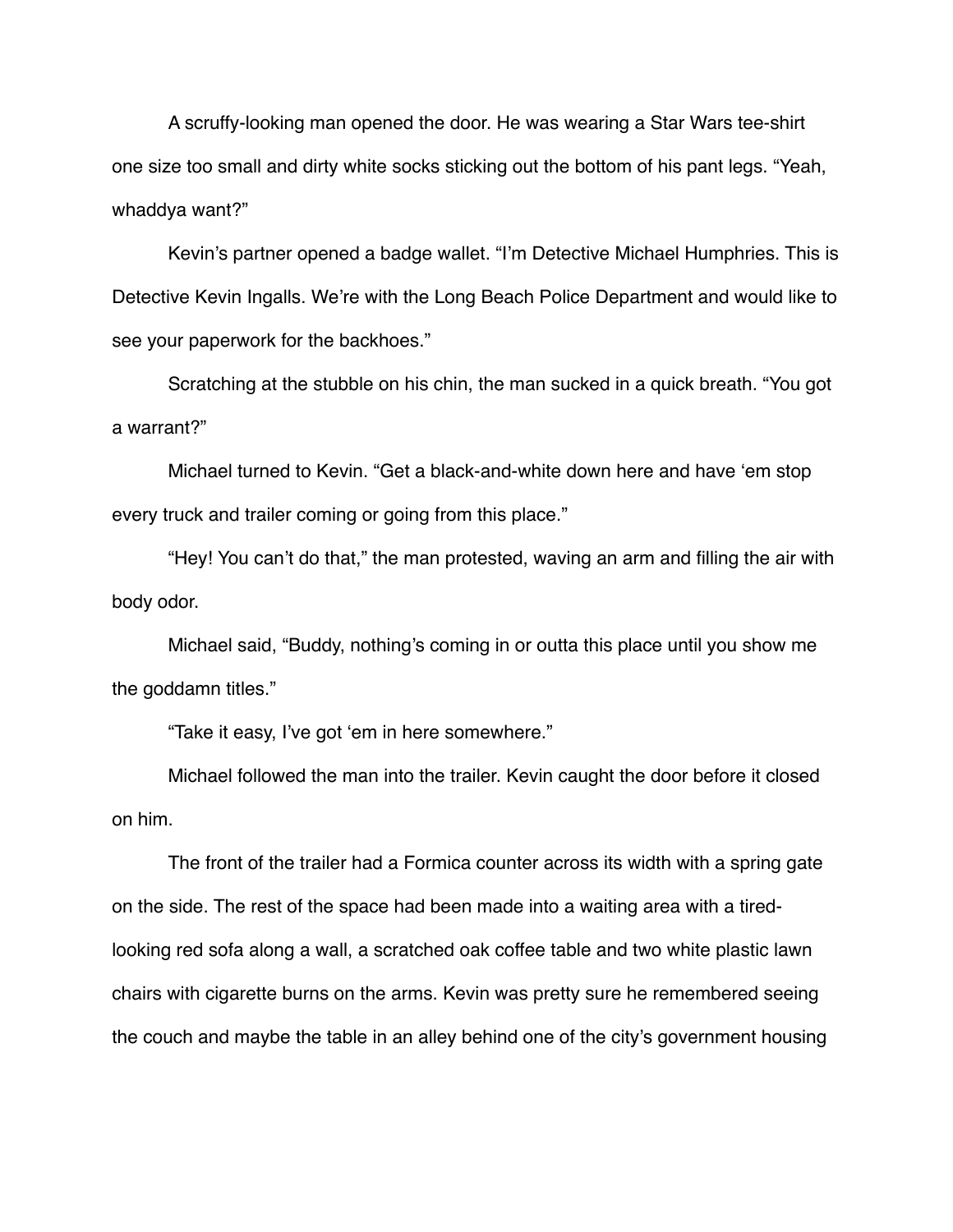units when he had to transport prisoners for Vice. That was six weeks ago, when the sofa was being used by a couple of hookers to turn tricks behind the projects.

The man stepped behind the counter. "I really don't think I have any paperwork here."

Michael stuck a finger in the man's face. "We're gonna shut you down until we see the fucking titles, pal."

Kevin never lied in his police reports, but he considered himself to be an accomplished wordsmith when it came to fitting statements and actions into probable cause and the law. Even with his most creative writing skills and a gift for massaging the facts, turning this into a consent search might prove to be a challenge.

He shook his head. His first day on the job, and he had to get assigned to this showboater.

"I might have something down here," the man said as he stooped under the countertop.

Michael grabbed his forearm. "Get back up here, buddy, and don't be sticking your hands anywhere I can't see."

The man rubbed his arm where Michael held it, and his eyes darted side to side behind the counter. "I know it's here somewhere."

 Michael leaned on the counter like a drunk in a bar and turned toward Kevin. "Last night, I went to the gym and my trainer was spotting for me."

Kevin looked surprised. "You have a personal trainer?"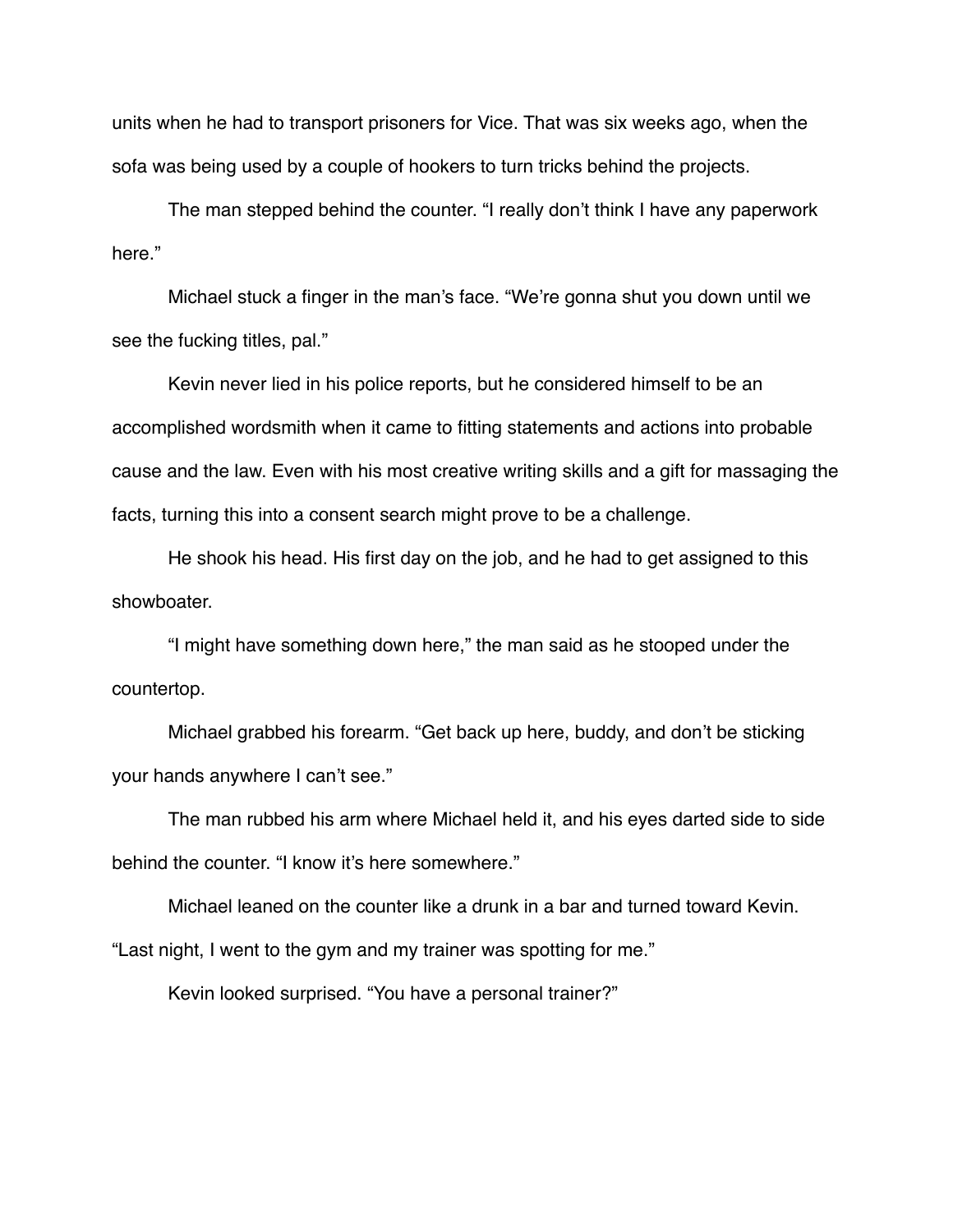"That's not the important part," he said. "Anyway, this really hot-looking chick comes in and I ask my trainer what machine should I work on so this babe will pay attention to me. He tells me the ATM cash dispenser."

Kevin rolled his eyes. At the same time, the man behind the counter pushed a spring-loaded panel behind the counter, yanked a pistol-gripped shotgun out and slammed its receiver. The blast was deafening. Michael jerked with the impact, then stumbled back, a red stain spreading across his chest and left shoulder. Blood sprayed Kevin's face and Michael corkscrewed into a heap on the floor.

Kevin and the gunman locked eyes, and for an instant time stood still.

The forearm on the pump shotgun moved back and forth, ejecting the spent shell and loading a fresh round. Time accelerated to fast forward and Kevin gasped for air, his body trembling with fear. Turning to get away, he tripped on a pair of work boots left on the floor. He hit the dirty linoleum as the second shot pounded into the aluminum sidewall over his head.

Pulse pounding, he scrambled across the floor, getting between the sofa and coffee table. He knocked the table over, using it as a shield, and scooted as close to it as he could. He didn't know if it would stop the blast from a shotgun, but he hoped and prayed it would.

He didn't think to grab the Ruger .380 in his ankle holster. He was only concerned with putting as much distance as he could between himself and the muzzle of the shotgun. He thought about making a dash for the door and looked around the edge of the table. However, Michael lay staring at the ceiling, gasping for air with a pool of blood spreading around him, blocking his escape.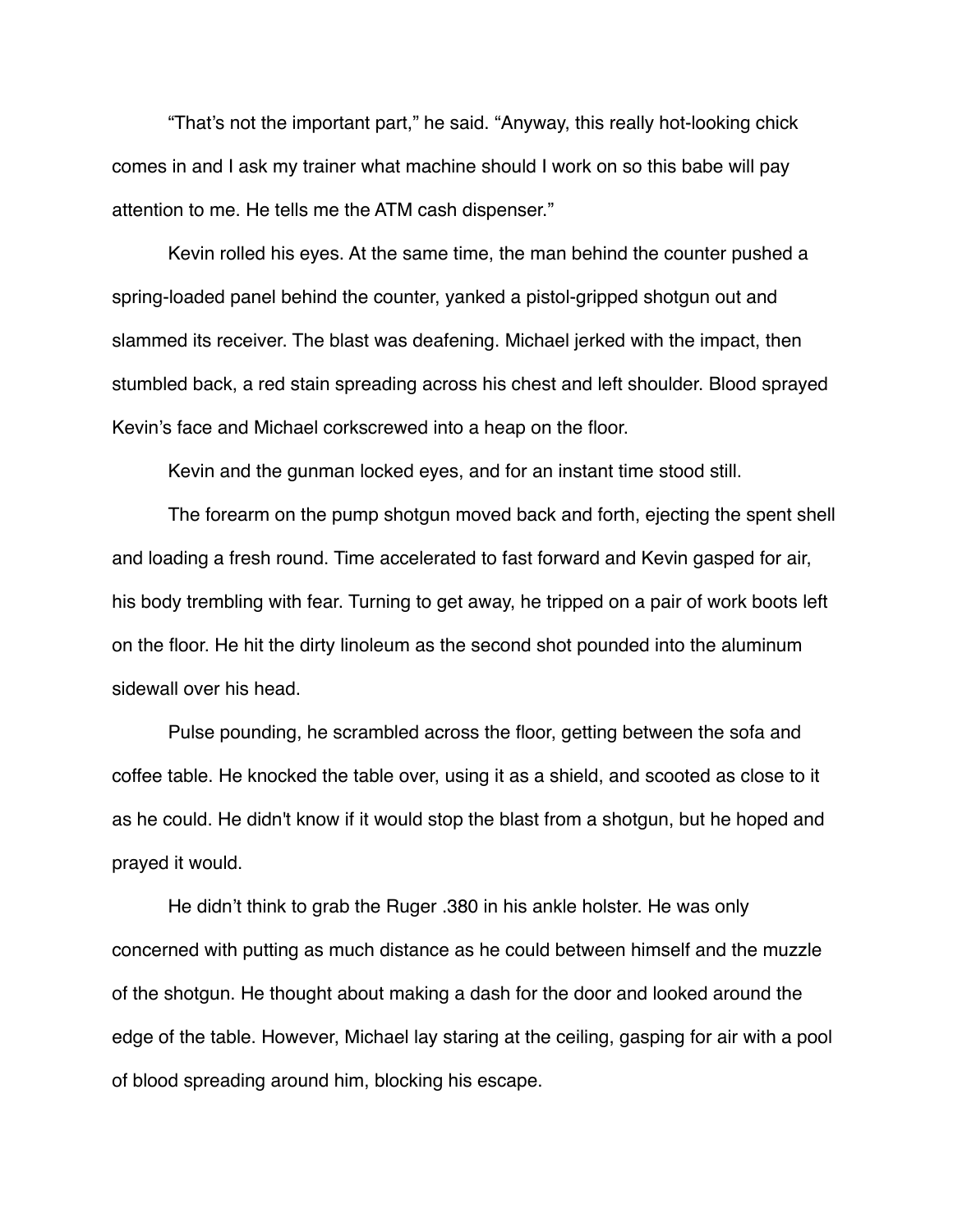Kevin jerked at the table, pulling it across the floor. It hung on a raised crack in the linoleum and fell on top of him, legs in the air as a third shot thundered from the shotgun. He felt the jolt as one of the stubby table legs splintered from the blast.

Bluish-grey smoke hung in the air from the shotgun. It tasted chalky and bitter as it lodged in Kevin's throat. Despite the ringing in his ears, he heard shuffling coming from the counter and braced himself for the man to come around and finish him off. In desperation and with the full weight of the table on him, he thrust his hand to his ankle holster and grabbed his pistol. The movement of reaching for his weapon caused the table to slide sideways.

His breath caught in his throat, and he raised his gun, expecting the man with the shotgun to be standing over him.

No one was there.

He looked across the floor and Michael was gone. Only a wide blood trail painted across the threshold remained.

Kevin aimed his pistol back and forth between the counter and the trailer door. Nothing.

His hands trembled. He gripped the small automatic harder, hoping it would stop the shaking and noticed that he had forgotten to disengage the manual safety. All dexterity was gone from his fingers and it took several tries to flip the safety and ready his weapon.

He tilted the table on its side for protection and peeked over the top. He felt something dribble down his legs and tensed. He glanced down expecting to see blood or discover he had been gut-shot, but there was no wound.